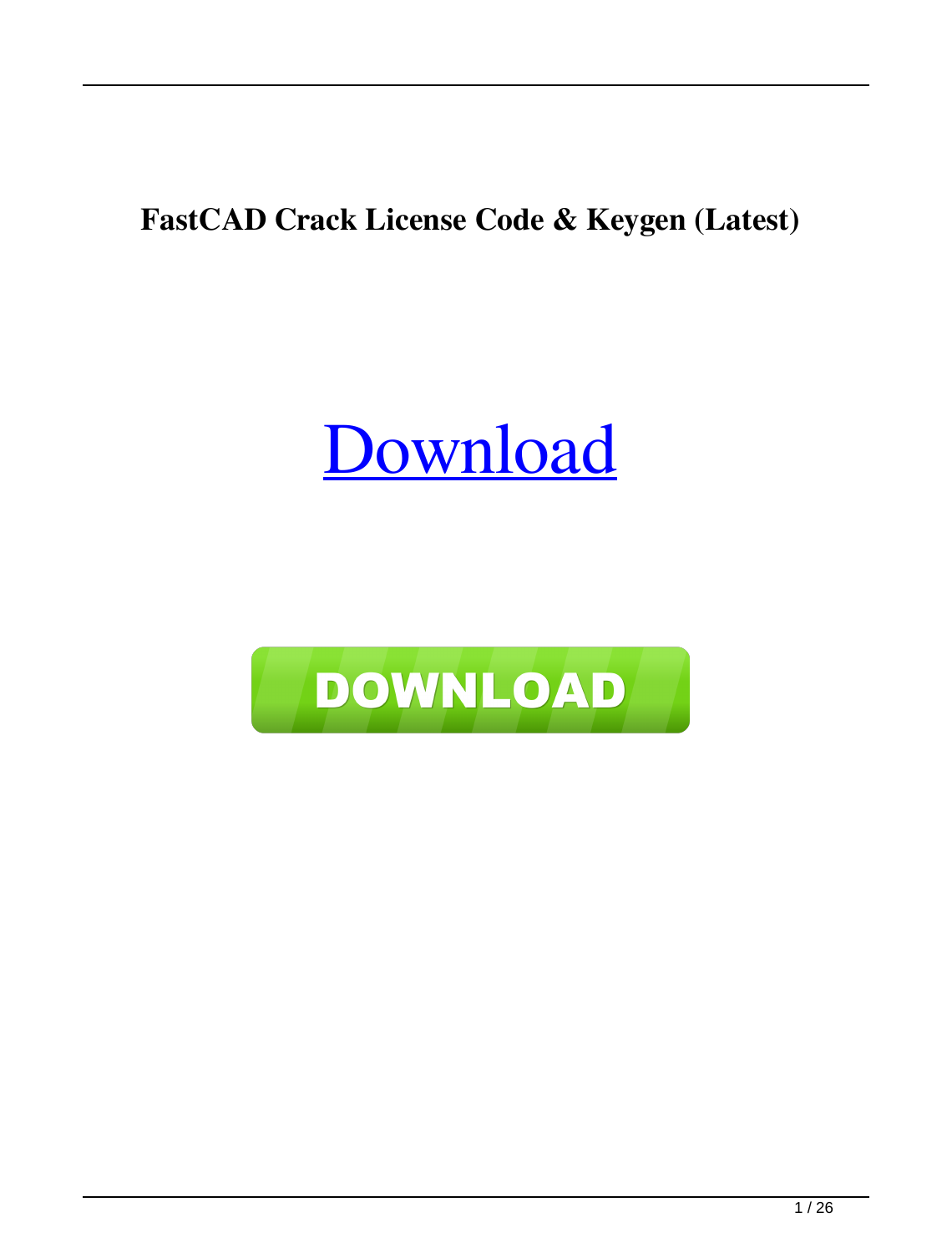Simplistic, yet comprehensive design. - Using 3D shapes and the FastCAD tools, you can create models, notes, presentations and other products. Performs excellent when handling large amounts of complex designs. - A wide variety of tools is available, for creating 3D models, 2D drawings, rendering and exporting data. Ease of use. - Organize your projects in folders,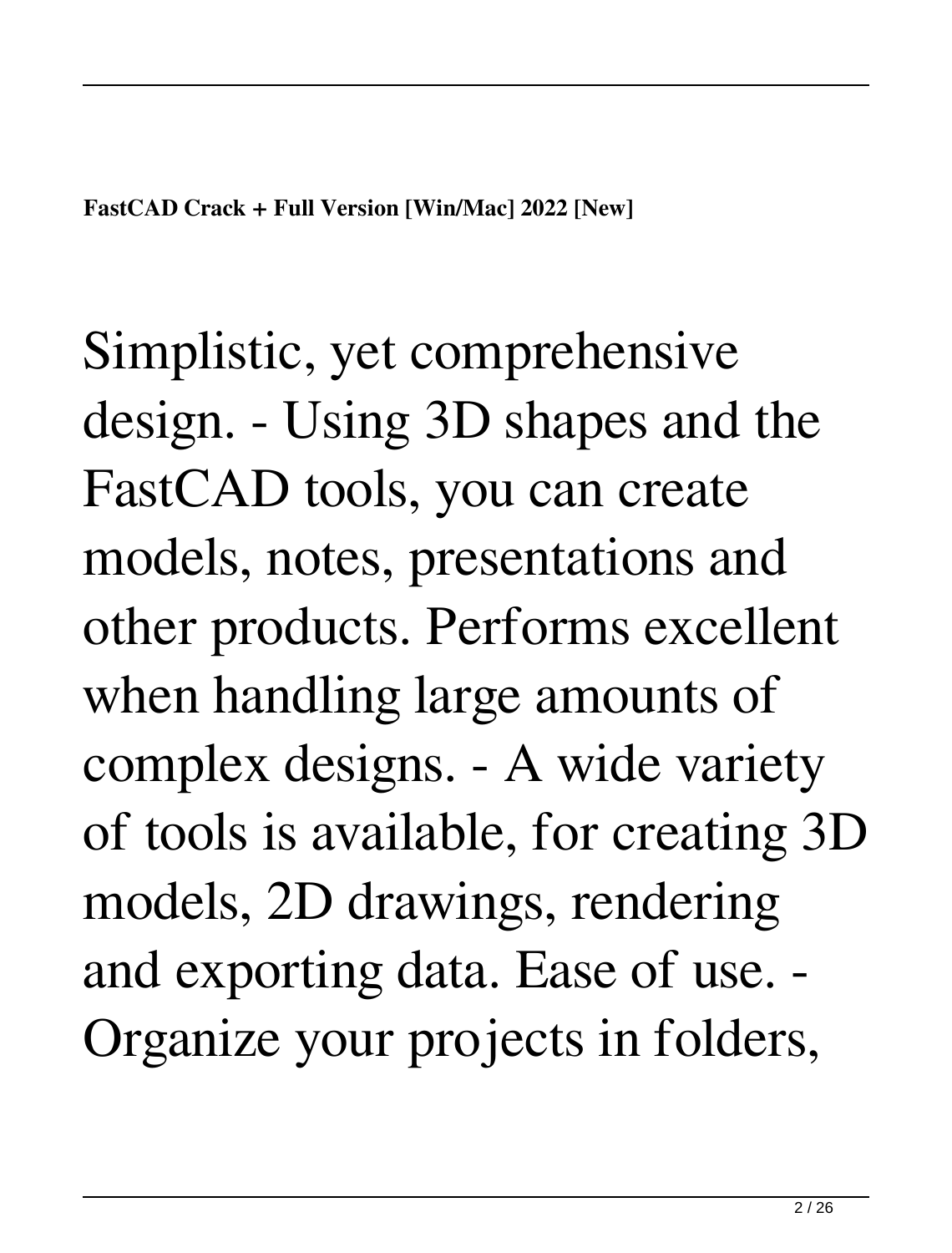with auto-sorting. For quick navigation, the main window can be split into two, with different toolbars and color panels. The Best Design Software Review 2018 Anytime you set out to download a software application, it's always great to get started with a bit of background information. You should always learn as much as you can about a particular software program you wish to download. This way, you are more likely to make an informed decision and not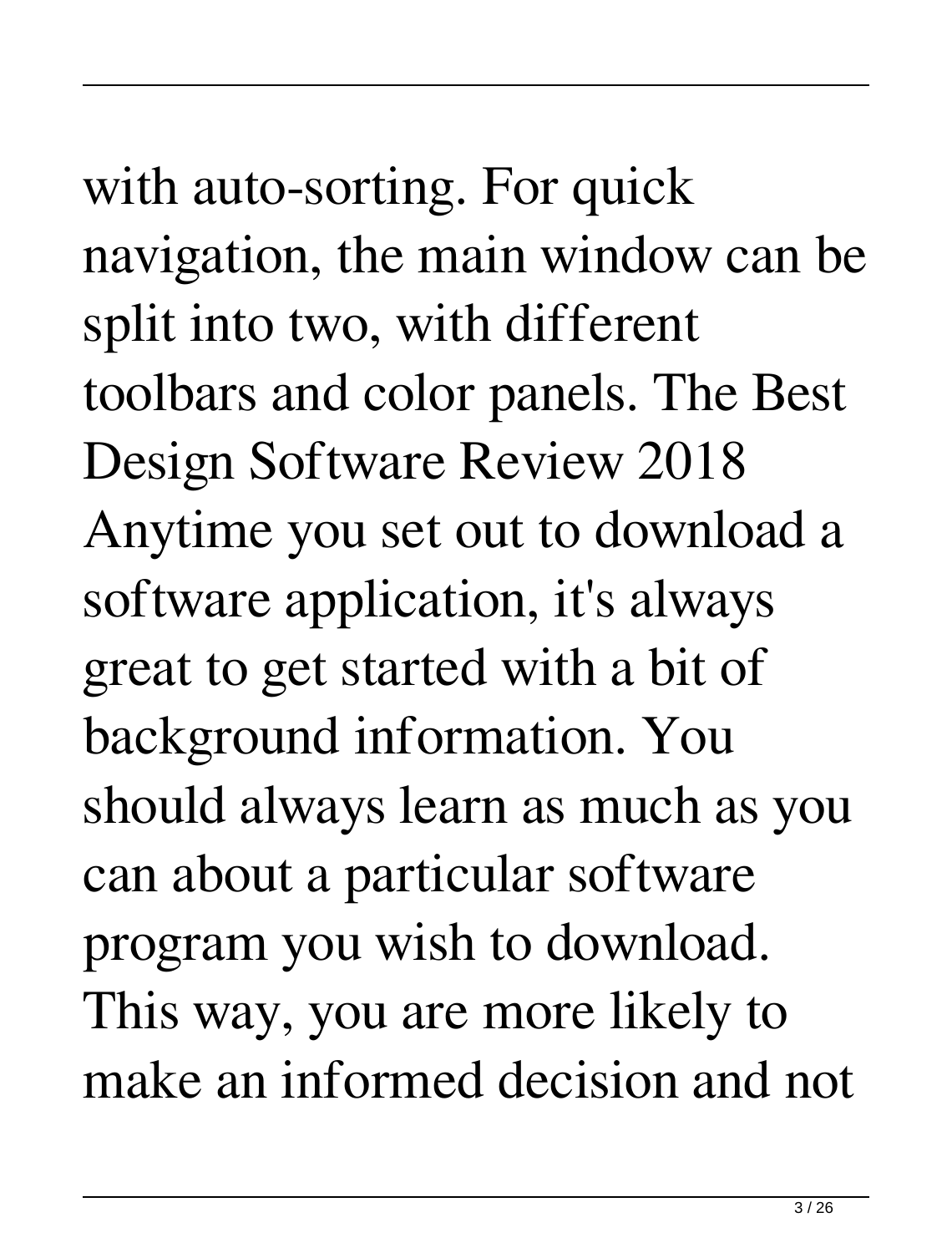download a software program that may not fit your needs or would not offer any functionality that you wish to utilize. There are a few different software programs that you will want to be familiar with when downloading software programs. Let's go over a few things. A software program that you are using to download a software program should be in the learning mode. This is to ensure that you can customize the software program to your needs. If you are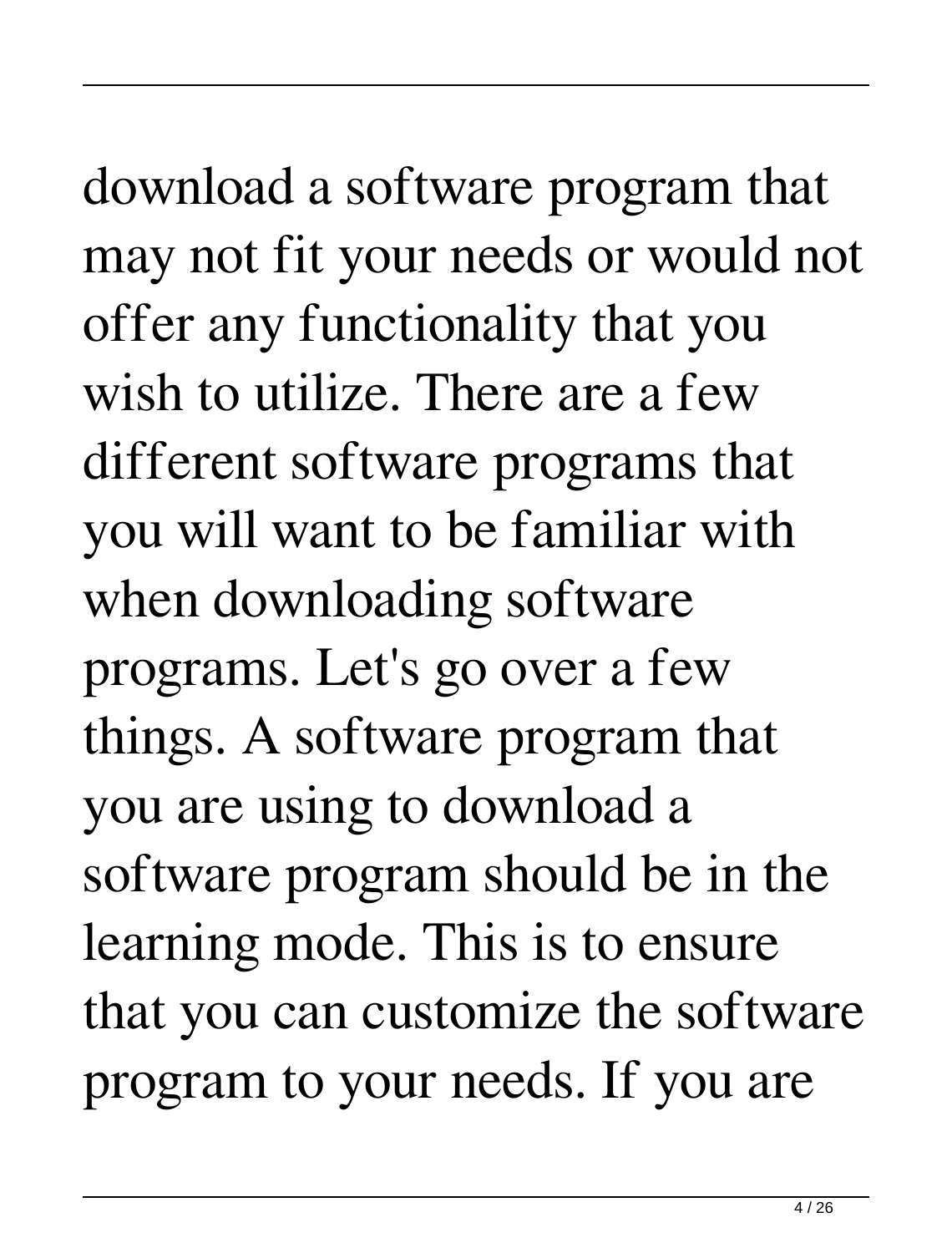## someone that wishes to use the software program as it is presented,

you will likely not be able to customize the software program to fit your exact needs. Another software program that you should know about when downloading software programs is a software program you are downloading that has trial functionality. By downloading a software program with trial functionality, you are essentially getting a full version of the software program. Often, you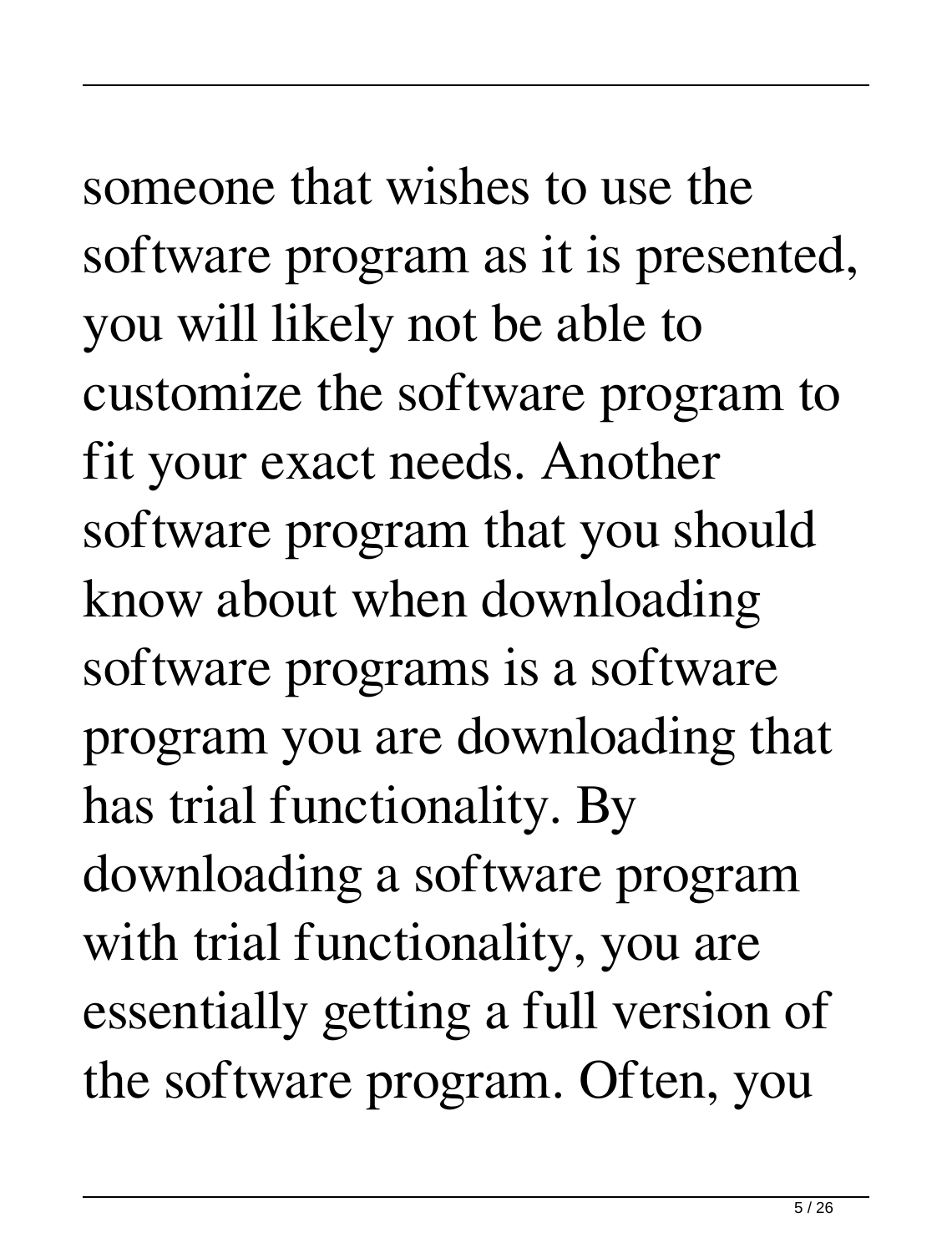will be able to get a software program that is completely free if you purchase a software program that has trial functionality. Now, let's go over some software programs that will help you download your favorite software program. There are software programs on the market that offer you the ability to download software programs from the internet. By using a software program, you are able to download a software program. There are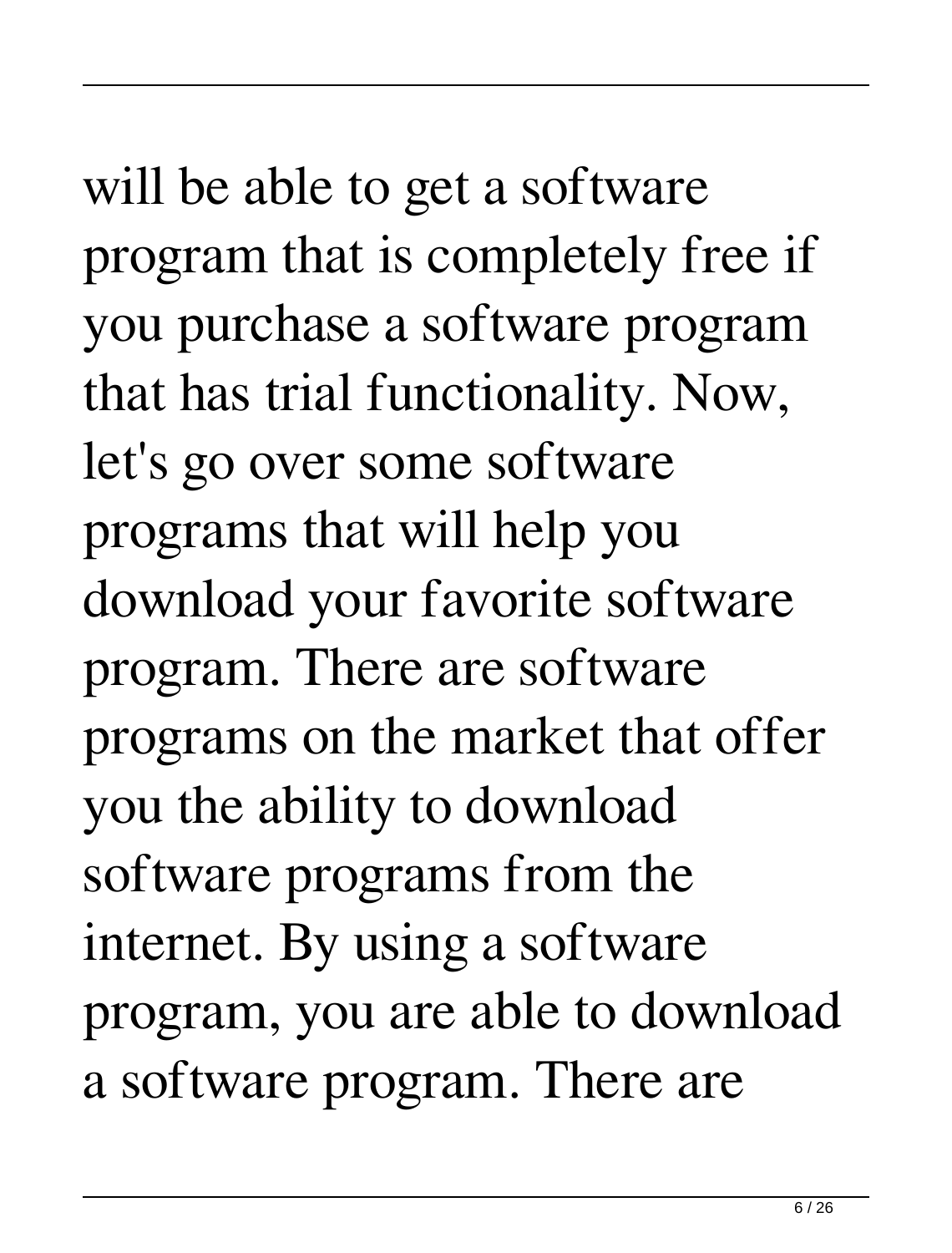numerous software programs available and you will find that you may be able to download a great number of different software programs from the internet. When you download software programs, you will want to download software programs that are reviewed as being trustworthy. The world of the internet is filled with many software programs that are untrustworthy. You do not want to download untrustworthy software programs when you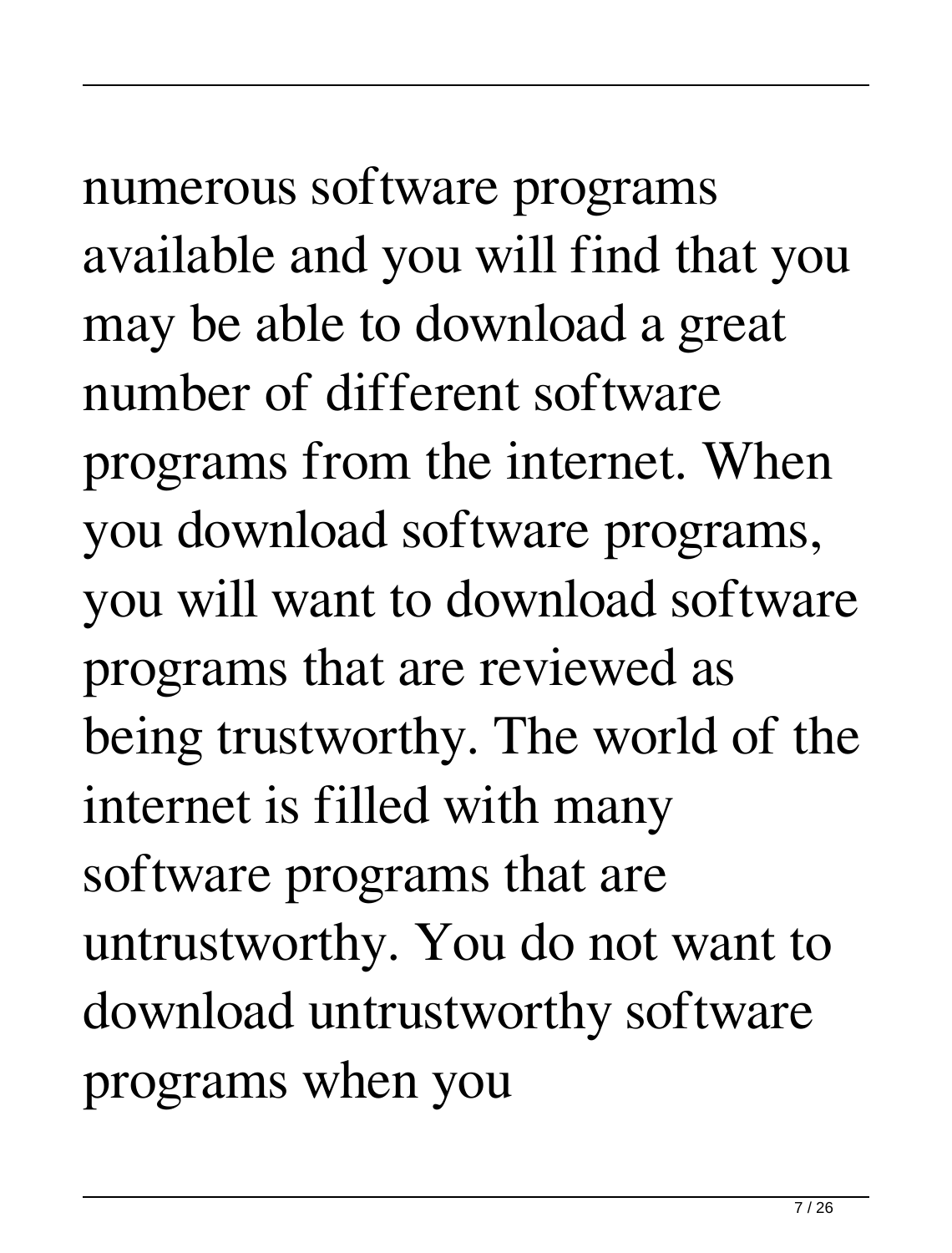MyFastCAD is a powerful Auto CAD (Easy-CAD) software that contains all basic functions you need to draw directly on your screen. With various drawing tools, you can create all kinds of objects. KEYMACRO User Review: Finally the great autocad app is out for Windows! MyFastCAD is a powerful Auto CAD (Easy-CAD) software that contains all basic functions you need to draw directly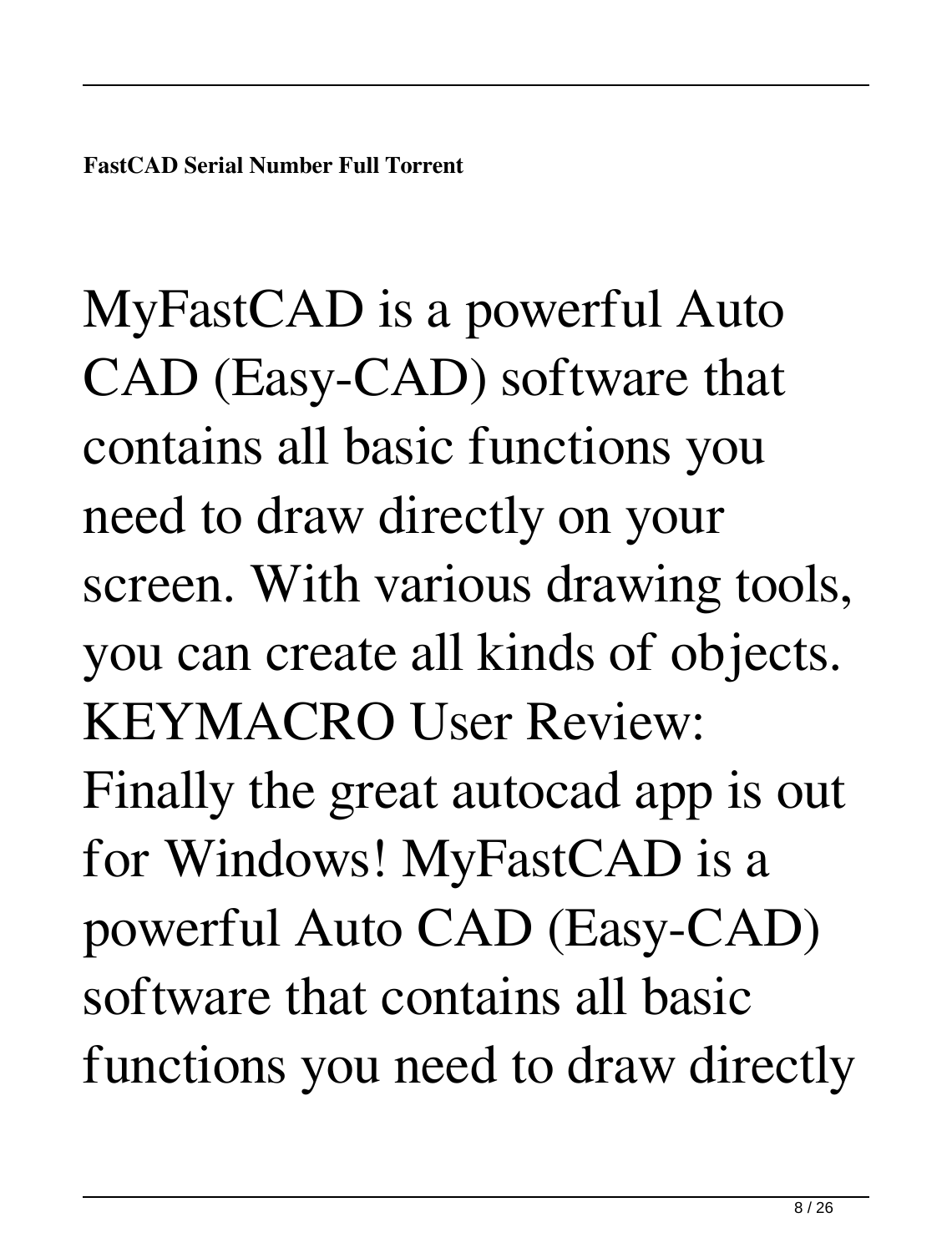on your screen. With various drawing tools, you can create all kinds of objects. This app is very easy to use, you can create objects quickly and easily. You can easily find the function you want to use when you are designing. The interface of MyFastCAD is very clear and understandable. This app has a lot of tools for designing. You can easily use it on your Windows PC. There are many options for designing. You can easily share your designs with your friends.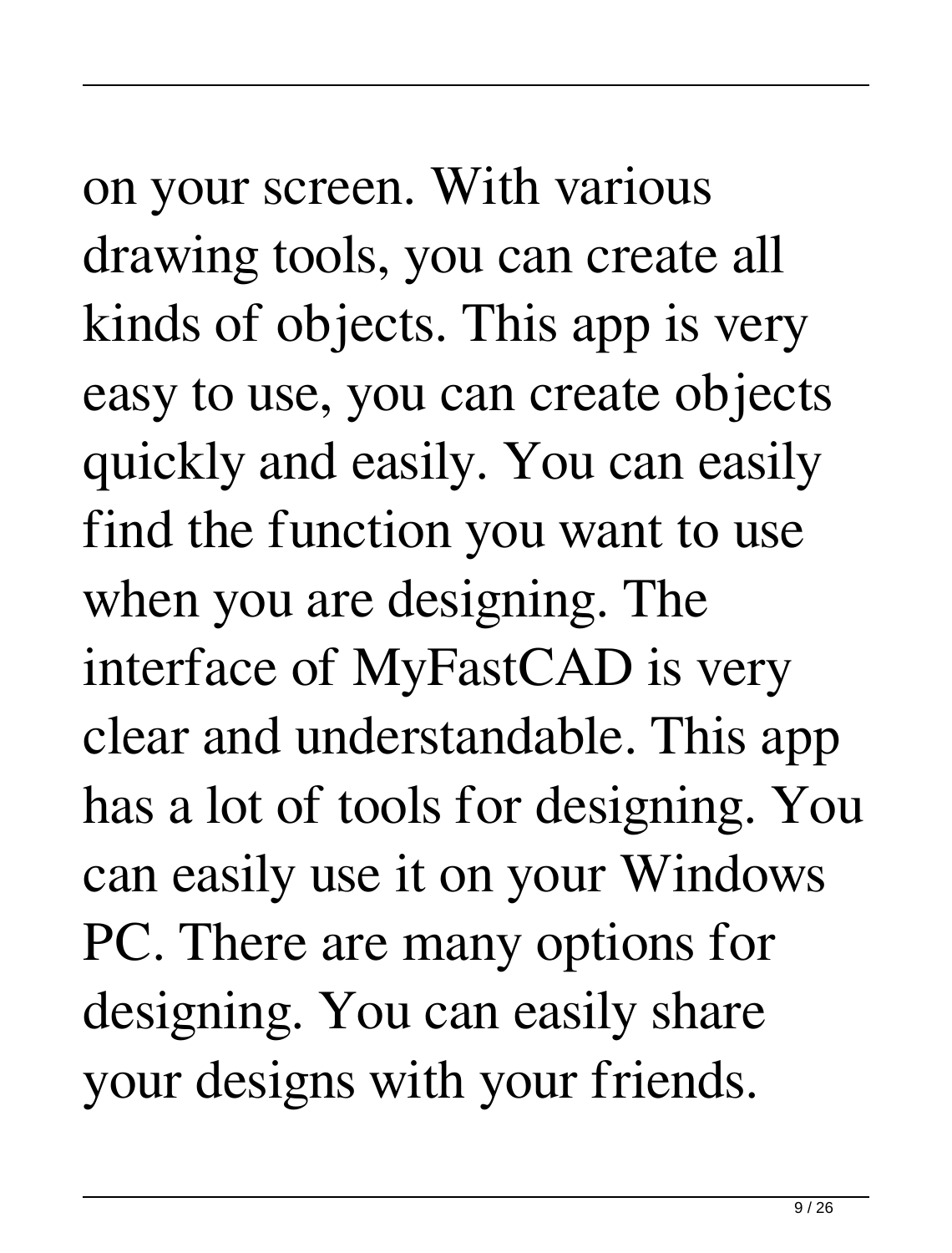There are more objects and functions for designing. Please join us on telegramDigital Archivist Senior Digital Archivist Location: Dedicated/Remote or Dedicated Min. Experience: 15 years, 30-50% Remote The Digital Archivist is responsible for providing a safe and secure environment for the storage, access, and retrieval of digital documents and other electronic information for the Library. The Digital Archivist will work in a library setting and also interact with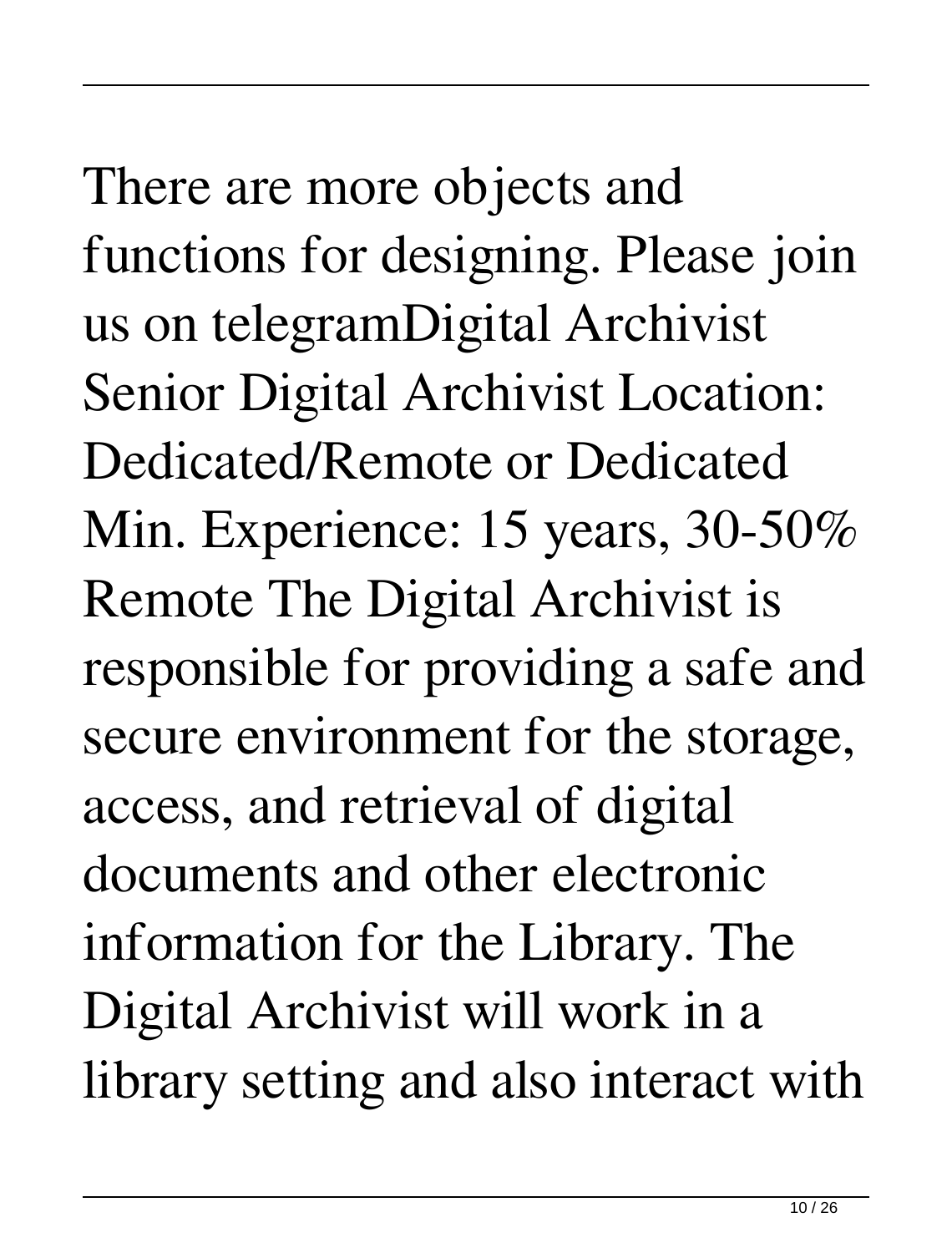other groups and outside organizations to provide access to the Library's information. They will work with the Director of Special Collections, and staff to maintain and develop the Library's digital archive and other digital resources.1. Field of the Invention The present invention relates to an apparatus and method for processing sheets. More particularly, the present invention relates to an apparatus and method for processing sheets such as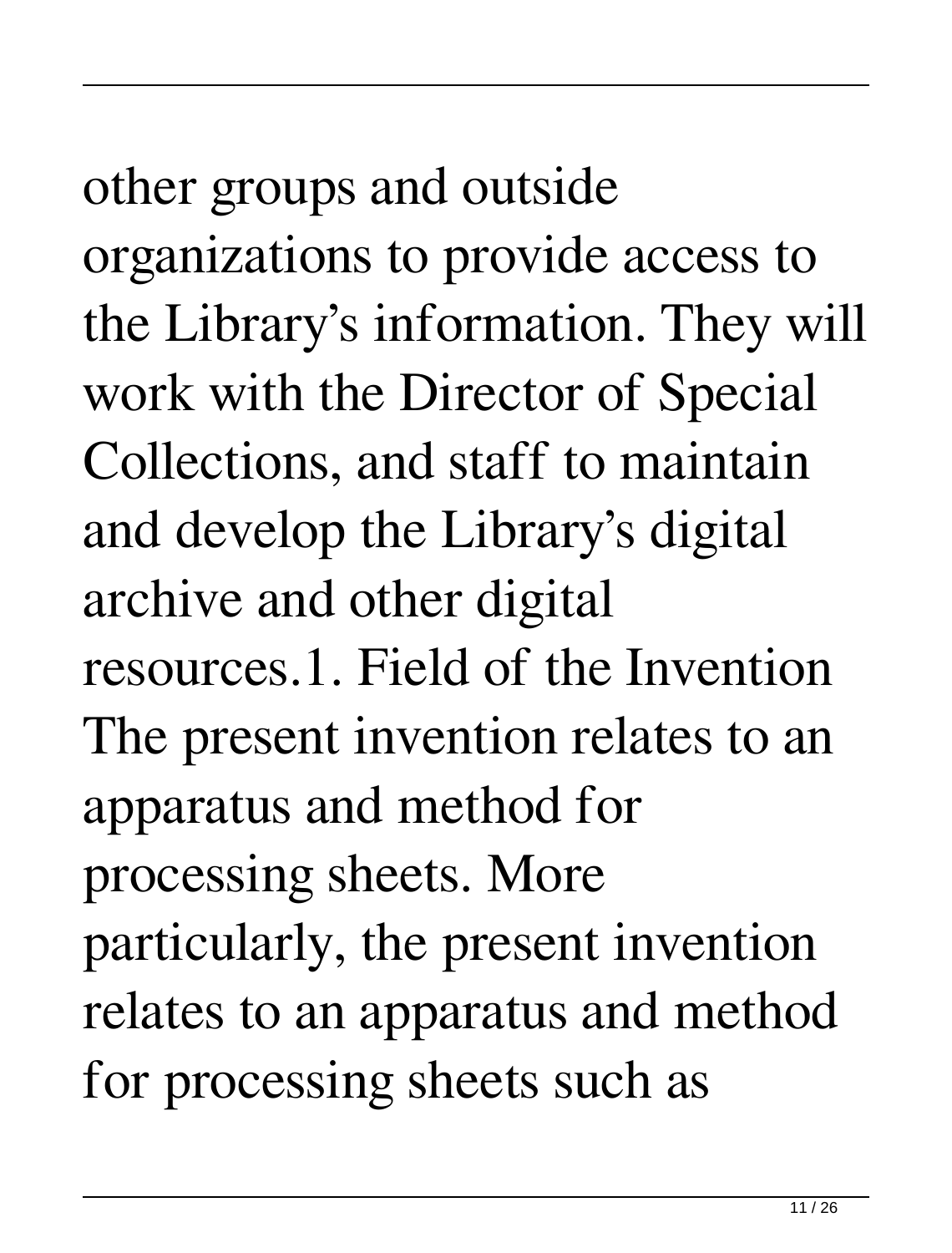banknotes, securities, or the like, in a processing tank, on the basis of information obtained from an image sensor, and then feeding the processed sheets to a stacker and a device for stacking the processed sheets, respectively. 2. Description of the Prior Art Generally, in the prior art, since a stacker and a device for stacking the sheets are provided separately from each other, and the sheets fed from a processing tank are stacked by the stacker and then fed to the device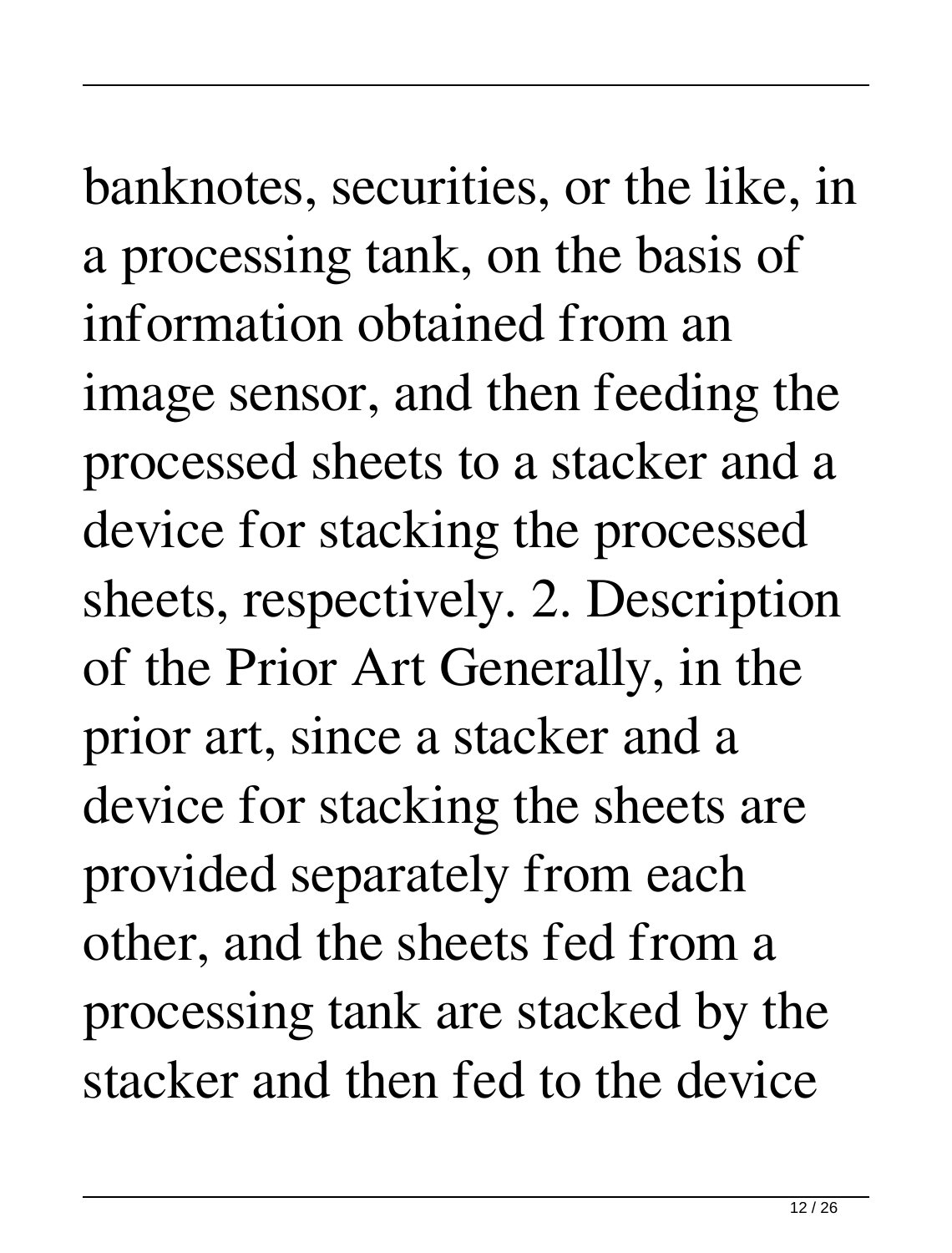for stacking the sheets, it is necessary to provide for each one of the stacker and the device for stacking sheets a specific apparatus, making it disadvantageous in terms of equipment cost 81e310abbf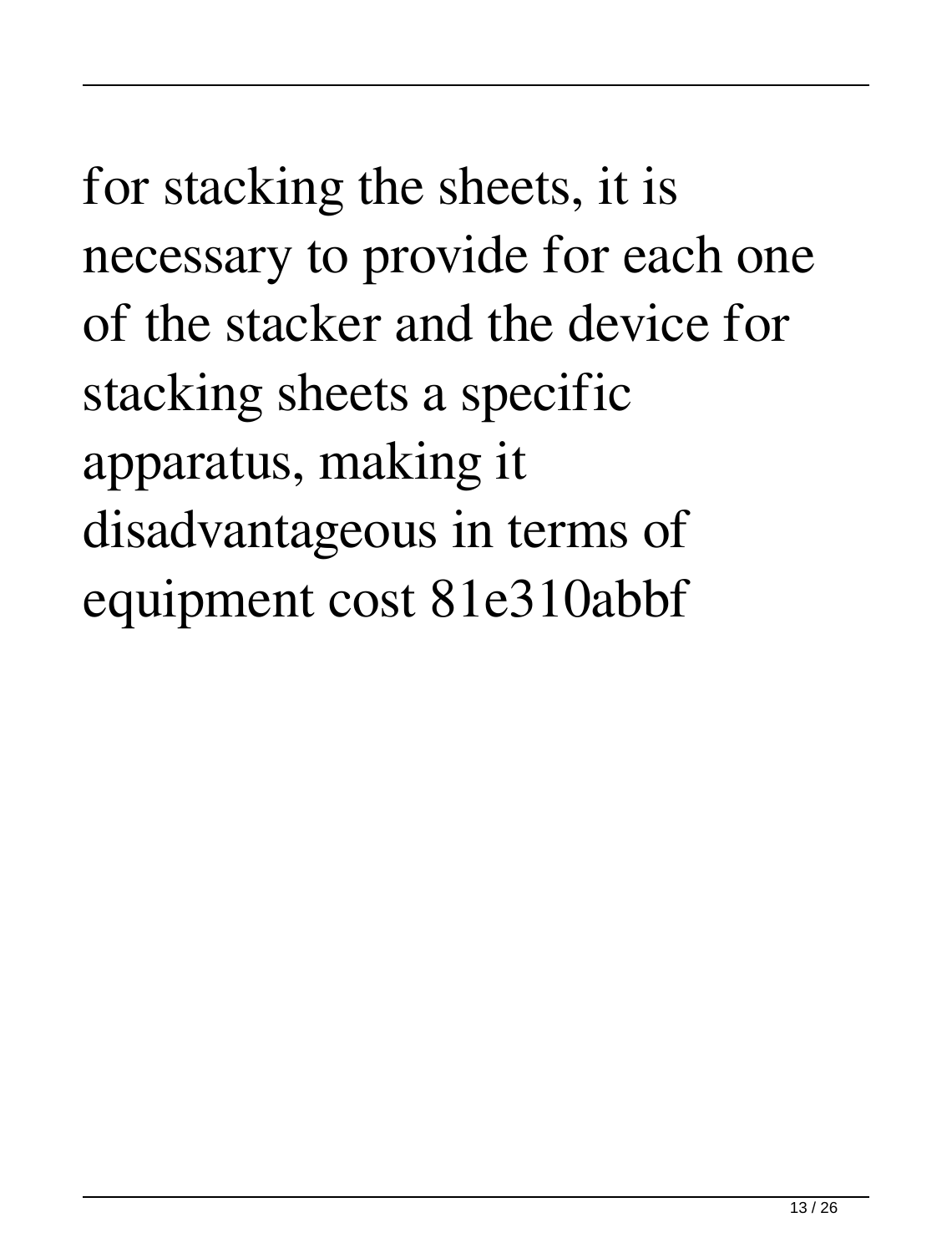CAD Conversion and Design Tool is an application which can easily be used for both 2D and 3D plans. It can also be applied in specific fields like house, industrial and construction. The program allows to easily create an easy 2D plans and 3D models. Additionally, it supports both AutoCAD and 3D Studio Max, and it is specially designed to convert your drawings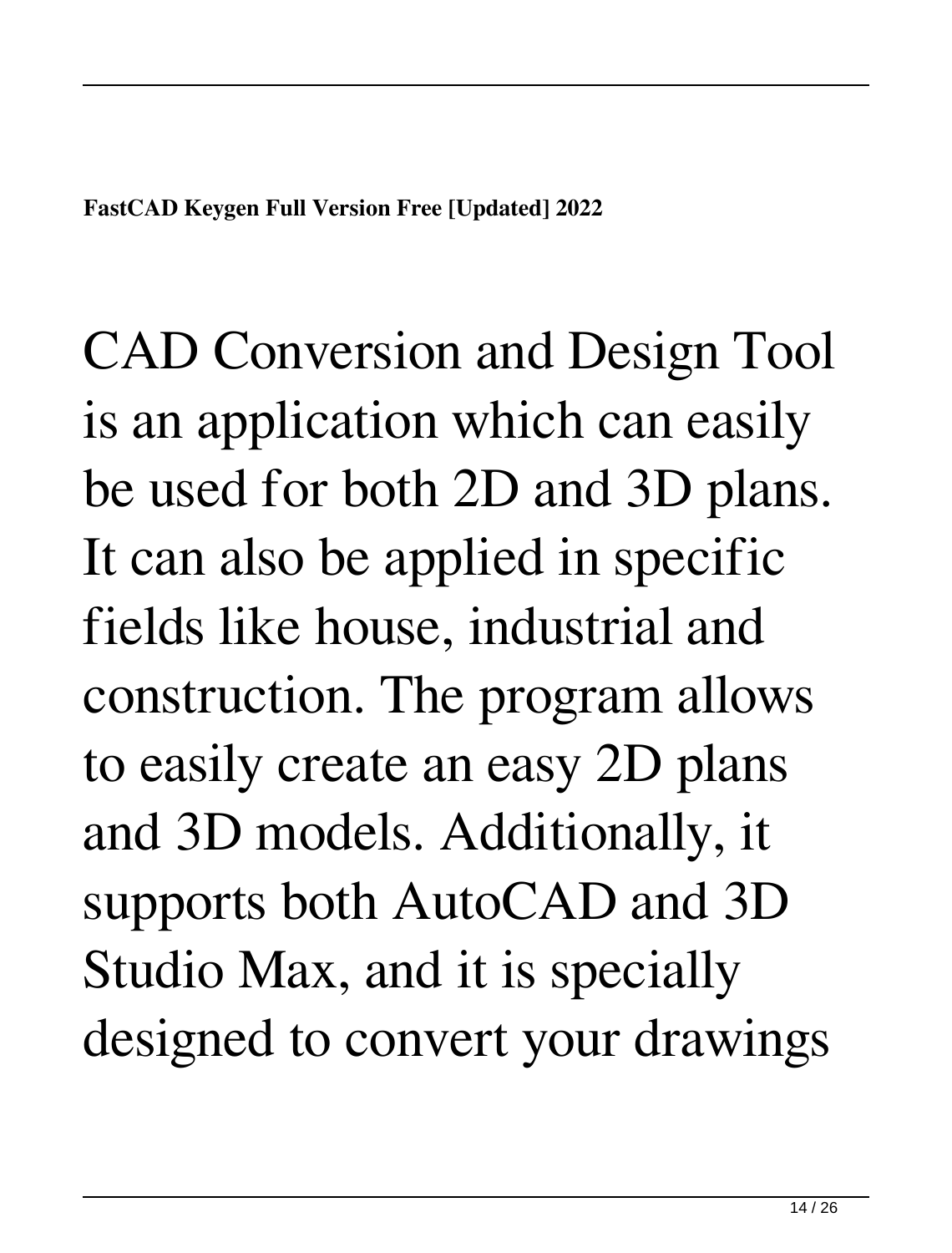# between them. Advantages: It supports two dimensional and three

dimensional plans. It can be used for both 2D and 3D plans. No ifs or buts this is a real CAD tool for a CAD Designer who needs a tool that is easy to use, fast, and powerful. This is that software and it is not a 'lite' version but a fullblown version of CAD software for the MacOS platform. It includes the complete capability of all the functionality of CAD software and so much more. One of the best apps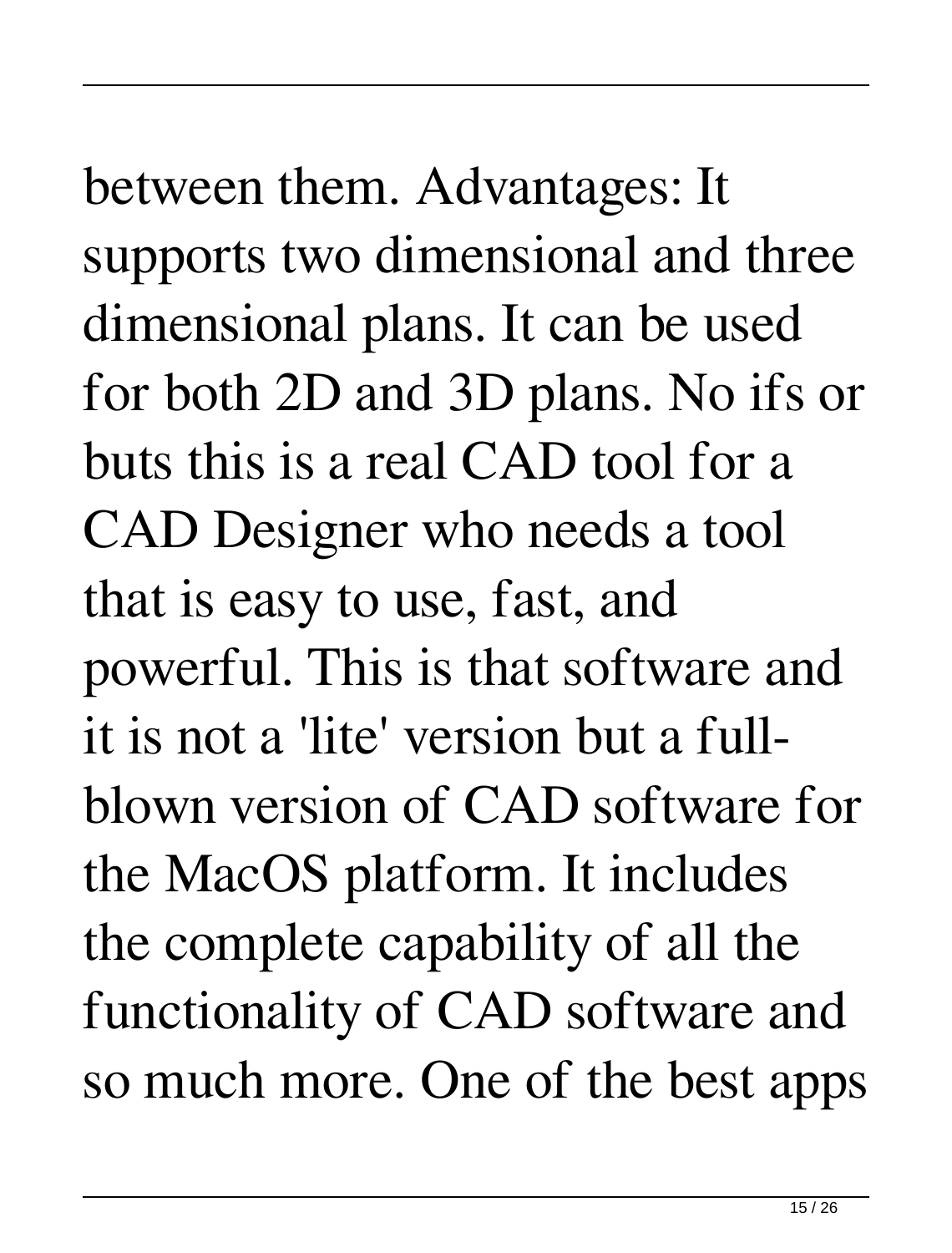#### for Mac users who are tired of all the tweaking and finicky editing in their CAD software. "Auto CAD" does all the thinking for you. Use Auto CAD on the Mac to design right away. AutoCAD for the Mac lets you draw in the native 3D space. Use the standard or the perspective mode. Draw complex 3D designs easily and quickly.

Manage multiple layers and groups of layers, or simply have more than one drawing file open. One of the best apps for Mac users who are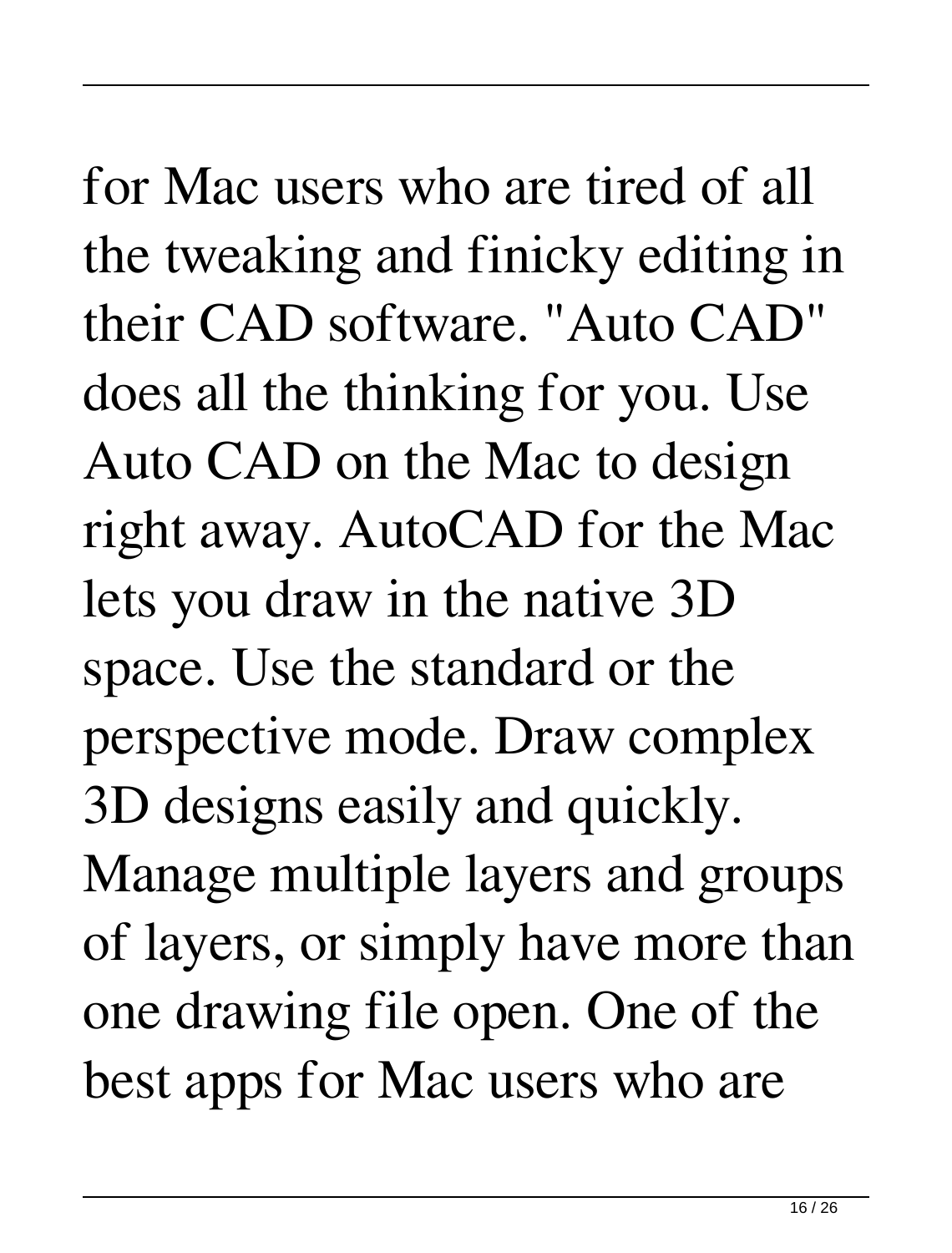tired of all the tweaking and finicky editing in their CAD software.

"Auto CAD" does all the thinking for you. Use Auto CAD on the Mac to design right away. AutoCAD for the Mac lets you draw in the native 3D space. Use the standard or the perspective mode. Draw complex 3D designs easily and quickly. Manage multiple layers and groups of layers, or simply have more than one drawing file open. One of the best apps for Mac users who are tired of all the tweaking and finicky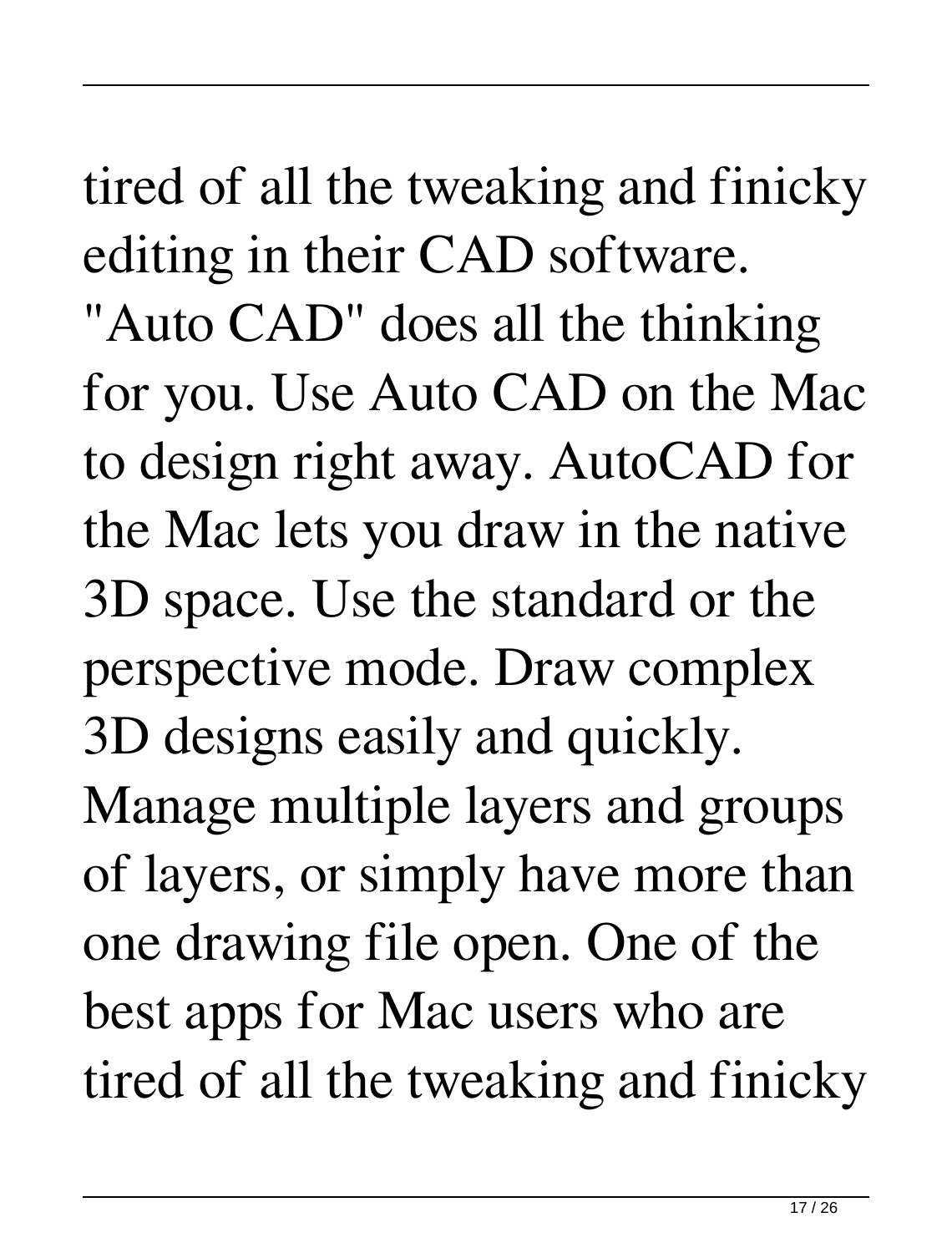#### editing in their CAD software.

"Auto CAD" does all the thinking for you. Use Auto CAD on the Mac to design right away. AutoCAD for the Mac lets you draw in the native 3D space. Use the standard or the perspective mode. Draw complex 3D designs easily and quickly. Manage multiple layers and groups of layers, or simply have more than one drawing file open. One of the best apps for Mac users who are tired of all the tweaking and finicky editing in their CAD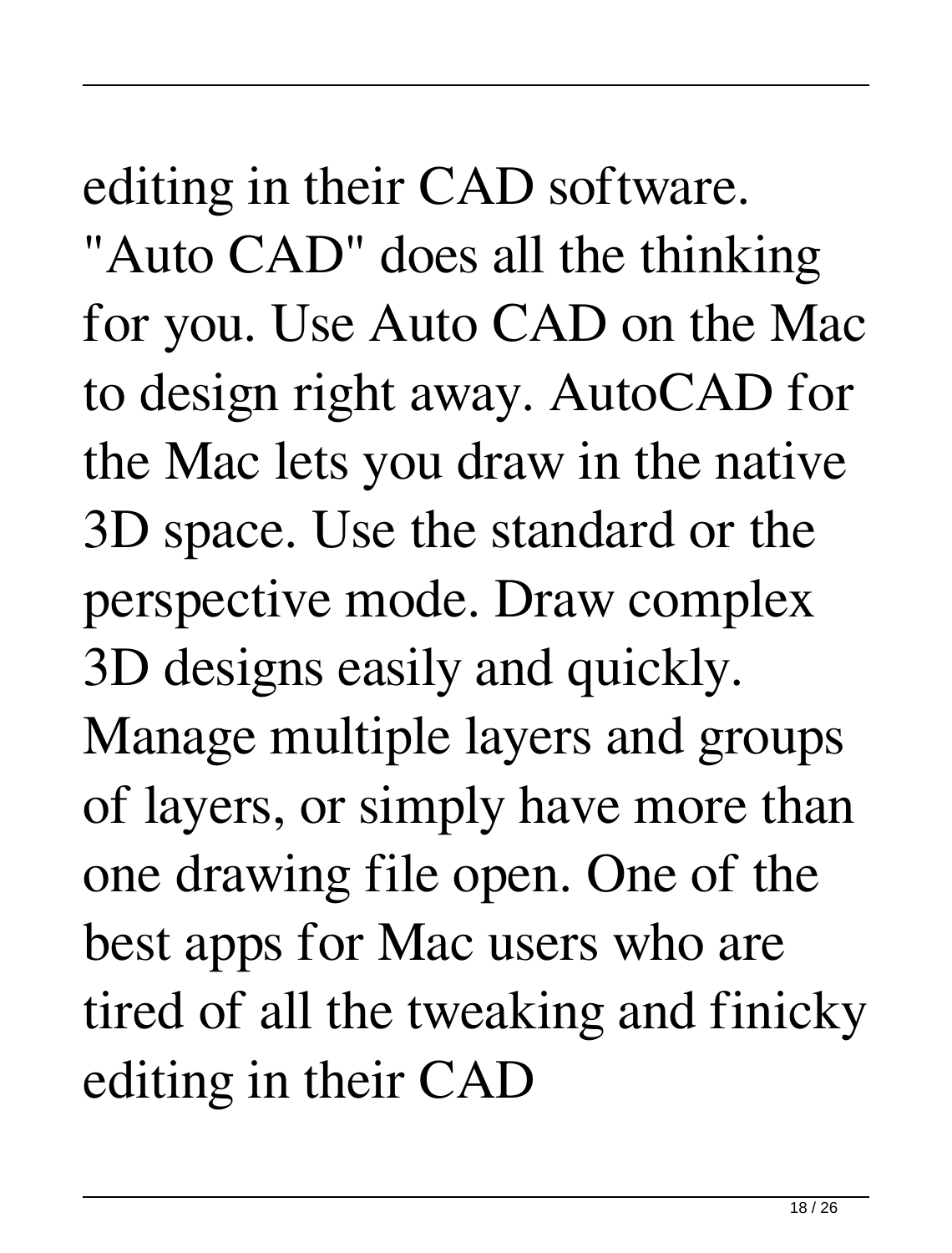FastCAD is the ideal answer for designers, architects and anyone who wants to see clearly the results of their design. Designed for CAD beginners, our software is packed with tools and options that will help you every step of the way. We have already designed and developed dozens of tools and feature rich options, making it possible to create 2D and 3D projects from scratch to a final 3D printed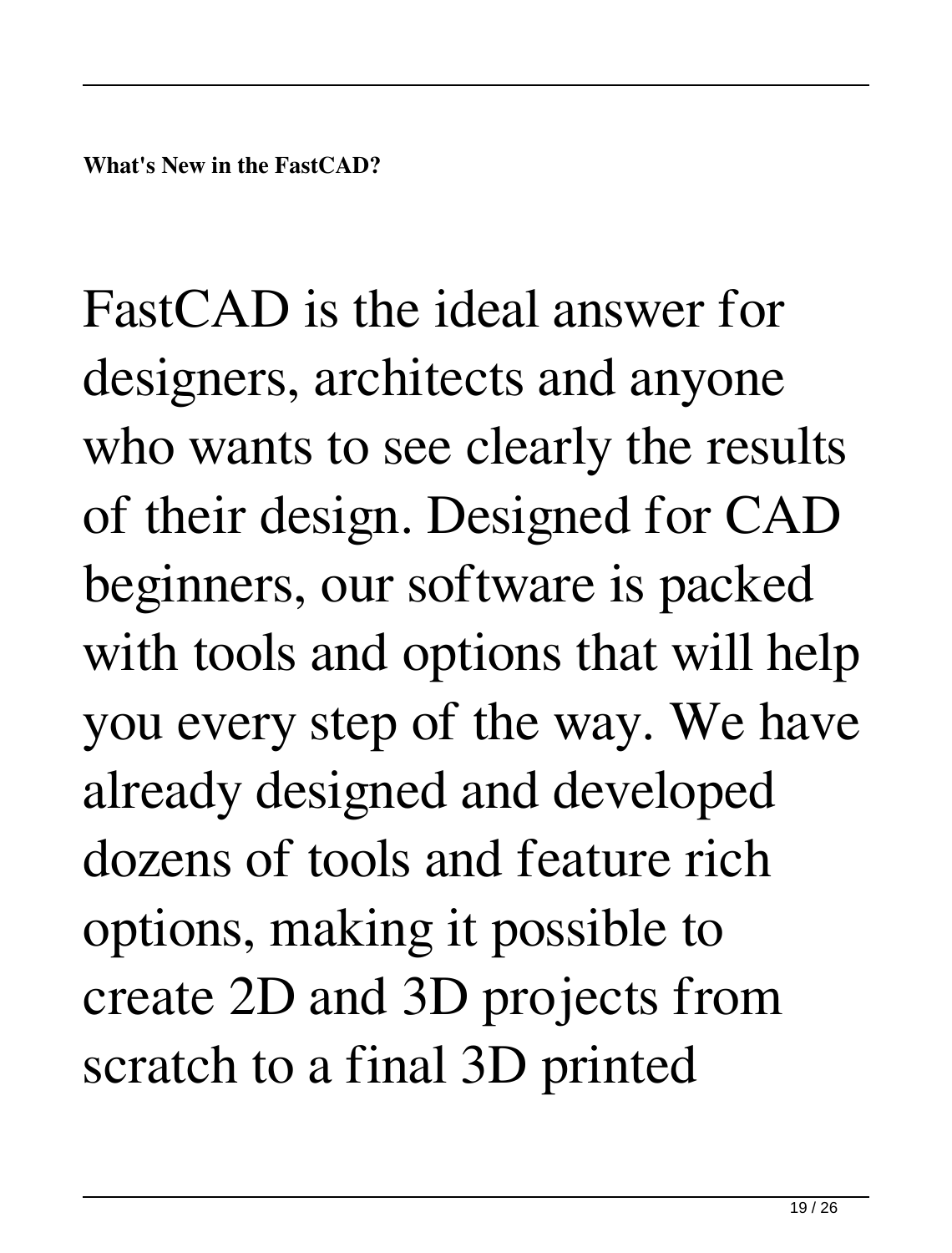product with no effort. Key Features: • 2D & 3D CAD import and export in DWG, DXF, PLY and IGS files • 2D/3D project management • Automatic 2D/3D preview • Tools for design and creation, including project, toolbars, layers and templates • Select and edit objects easily with select/cut/copy/paste • Measure with precision  $\bullet$  Tools for grids, axes, proportions, scales and units • Standard and custom themes • Properties for objects and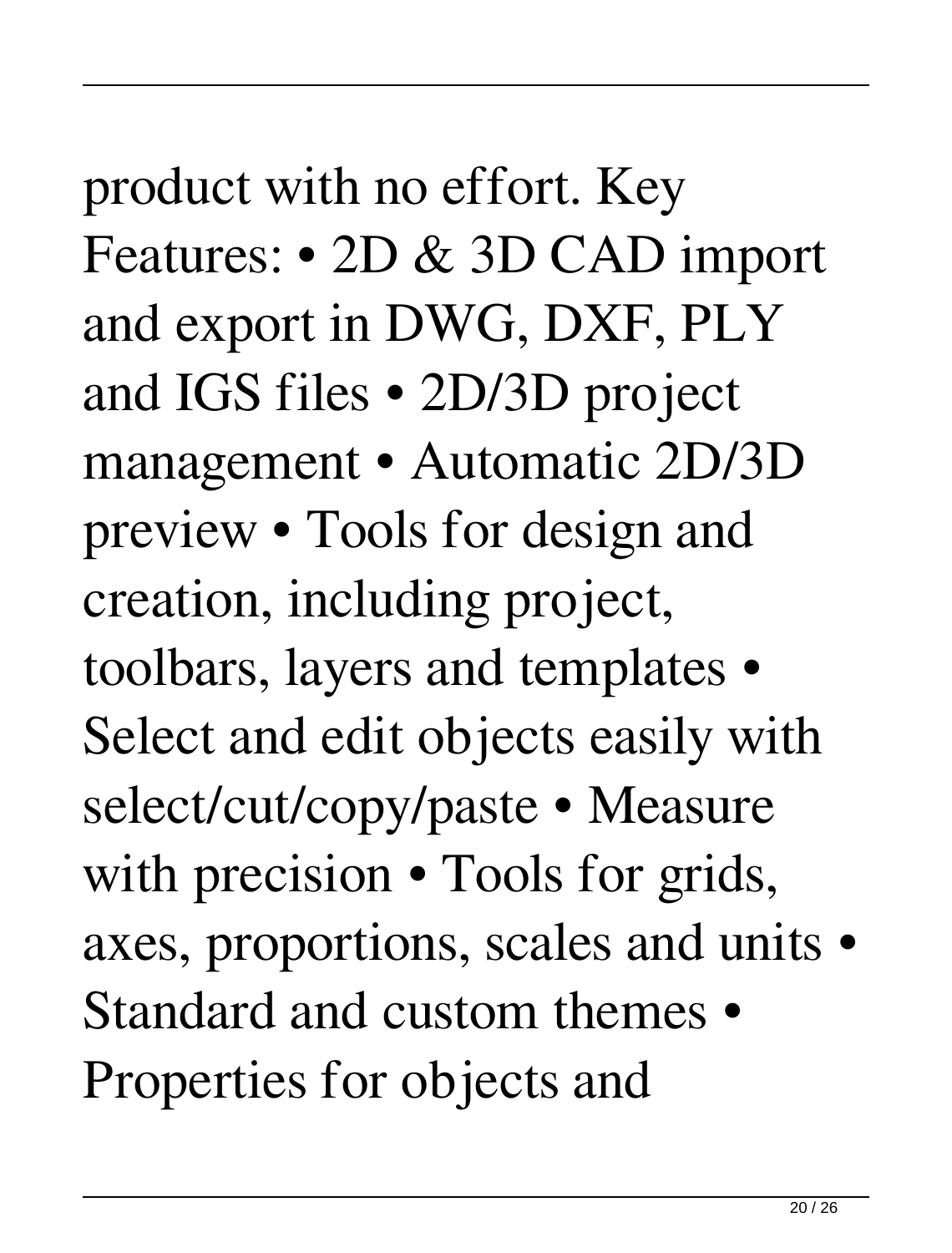elements, allowing you to set color, dimensions, weight and other properties • Arrange objects with multiple positions and support for the topology of surfaces and solids • 3D editing, including drilling, contouring, extrusion, cutting and more • Basic and advanced painting tools • Tools for creating and editing curves and splines • Texts and symbols to make every piece of information readable • Vector and raster layers to select text and other elements • Object properties to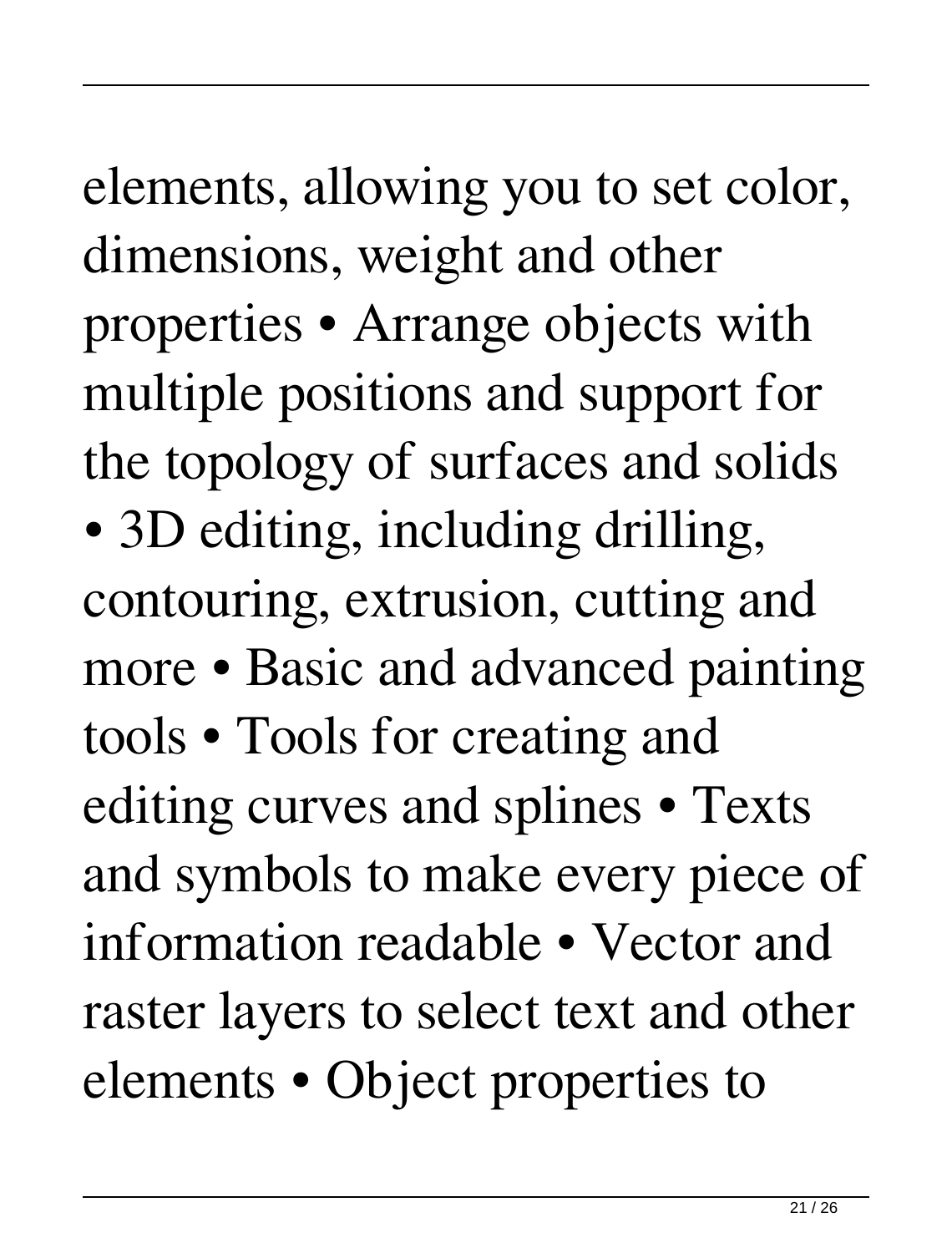select objects according to various specifications • Embedded drawing and editing options to move, rotate and resize objects, as well as fine tuning their positions • Thousands of object types to easily work with • File formats supported: DWG, DXF, PLY, IGS, SVG, PDF, BMP, PNG, JPG and TIF • Quickly switch between open objects, even between files • Advanced open/save and print options • Templates to easily apply your designs to 3D and 2D pieces, as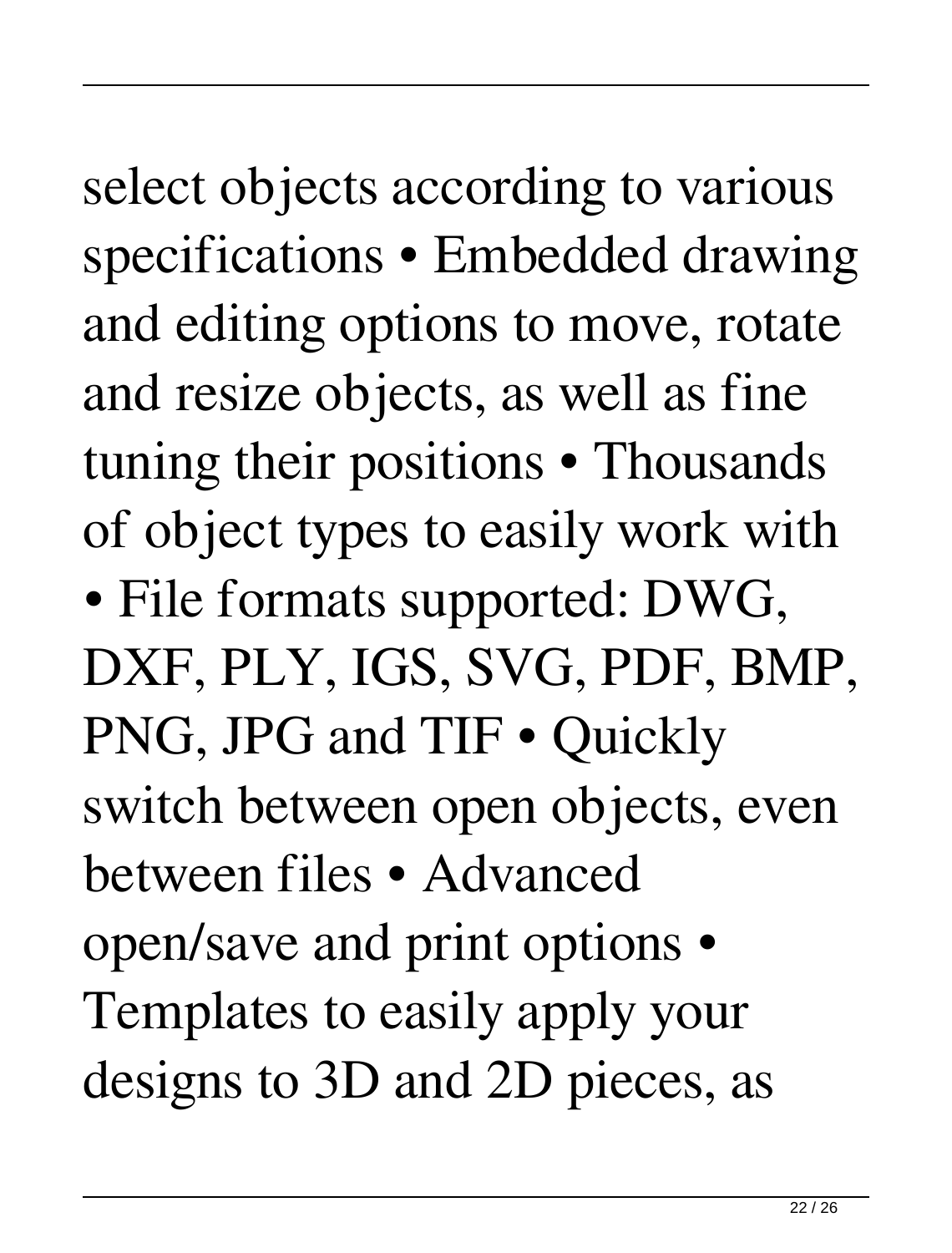#### well as schematic • Interactive preview with text, color, dimensions, shape and object properties • PDF, JPEG, PNG, BMP, TIF, PS, EPS, EMF, EMB, WMF and GIF export options • PDF and EPS file formats with 2D and 3D objects • Documents with multiple pages • Objects and backgrounds can be easily edited and saved in the project • Windows and macOS support • Watermark option • Language support for English, French, German, Japanese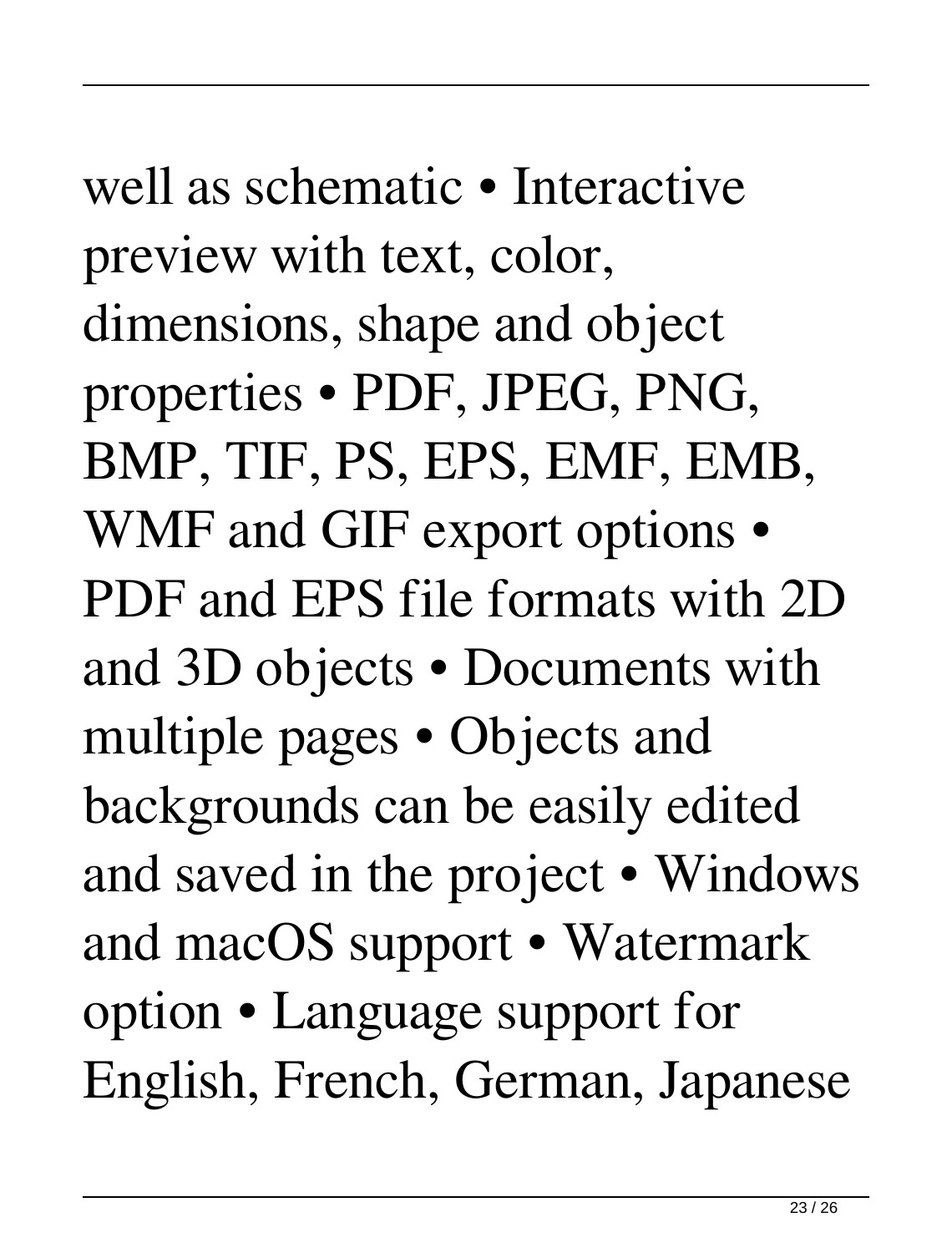and Portuguese • Advanced and adjustable custom toolbars • AutoCAD compatible • All software updates are free What's New: -- Improved high resolution drawing and export formats -- Fixed issues with the size and position of multiple fonts -- Fixed issues with the ability to change the size and position of the original text -- Fixed issues with the ability to add text to DWG and DXF files -- Fixed issues with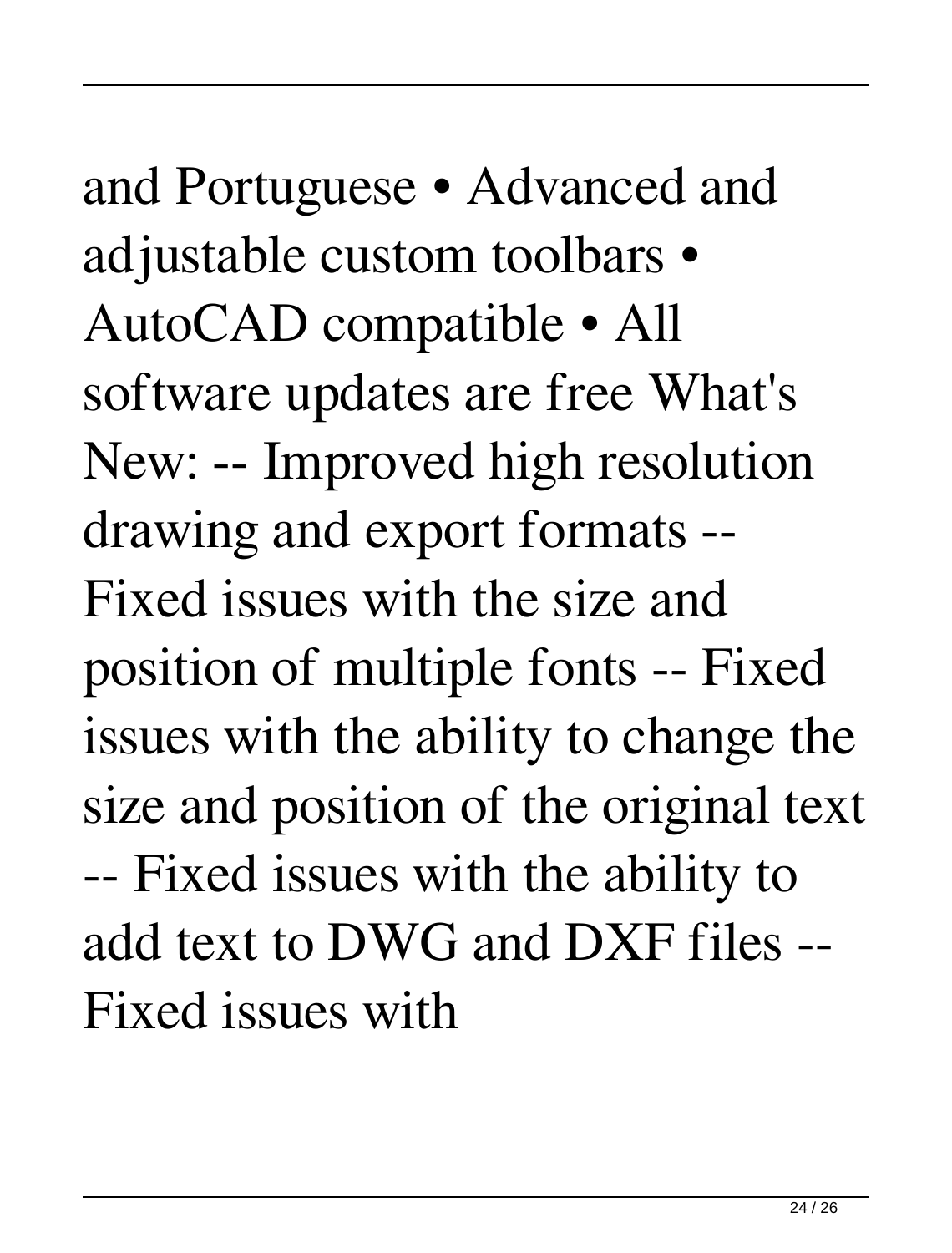**System Requirements:**

Supported OS: Windows® 7, Windows® 8, Windows® 10 Processor: Intel® Core™ i5-2300 @ 3.3 GHz or better Memory: 4 GB RAM (8 GB or more recommended) Graphics: NVIDIA GeForce GTX 1060 6 GB DirectX: Version 11 Network: Broadband Internet connection Storage: 3 GB available space Additional Notes: Buyer assumes full responsibility